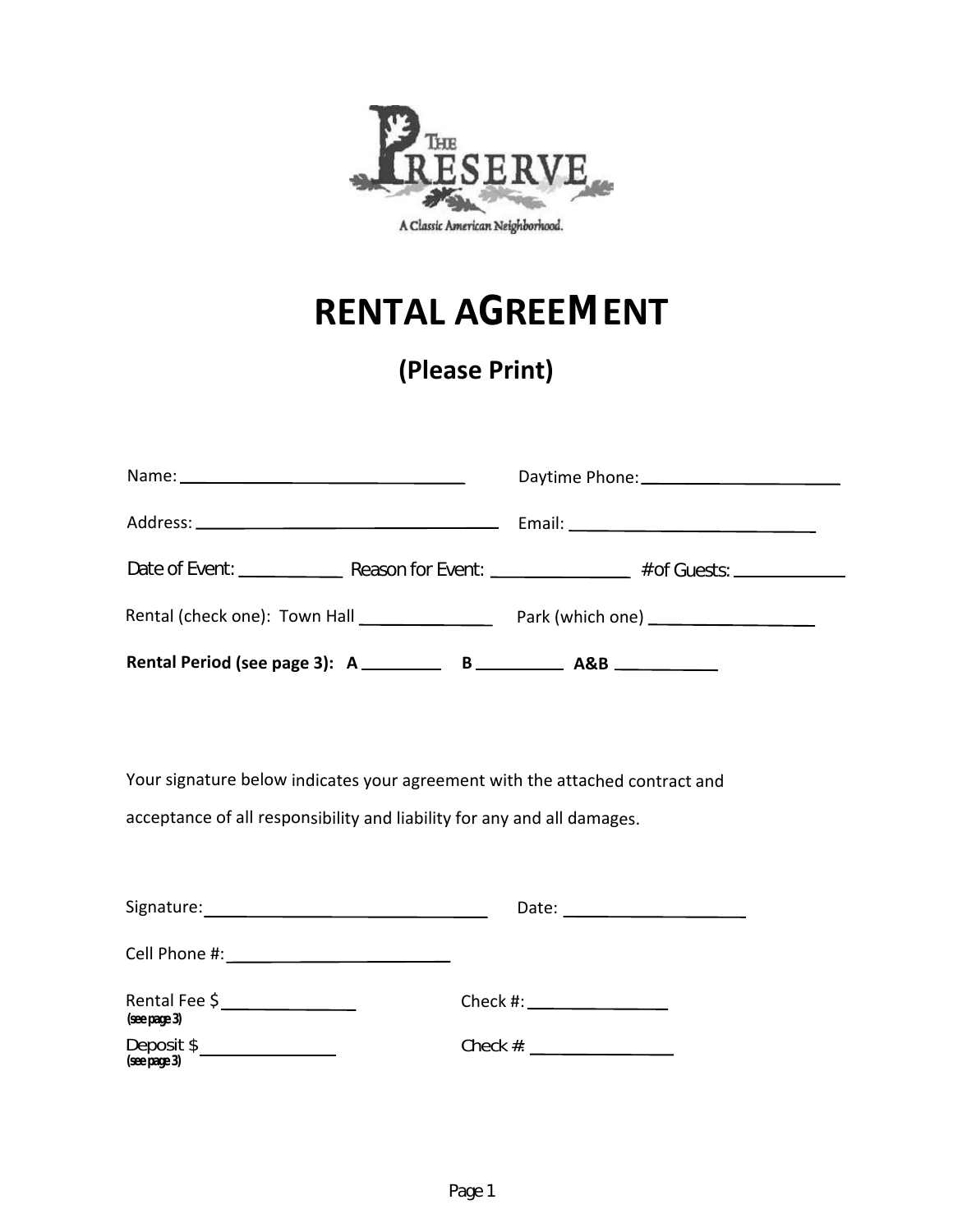

# **Town Hall Rental Agreement and Rules**

1. To rent The Town Hall, **you must be a member of The Preserve Owner's Association, ("Asso ciation") in good standing, and you must be present for the entire length of the function.**

2. Complete payment of the rental fee and deposit must be paid within 10 days of the rental confirmation. The total payment includes the **rental fee of \$100** plus the **\$200.00 damage deposit**. **Payment must be made by the resident renting the townhall**. After the event, the deposit will be refunded to the resident as long as all rules and cleaning guidelines were followed.

3. The pool cannot be reserved, but it may be used. (Maximum party size of 25 when using the pool).

4. The weekends of Memorial Day, 4th of July, and Labor Day Holidays are set aside for

neighborhood events and cannot be reserved. Other holidays require Board approval.

- 5. Town Hall Rentals include only the Village Green that extends to the far corner of the pool fencing.
- 6. No smoking in the clubhouse or anywhere on the property.

7. Clubhouse shall be vacated by 12:00 midnight. (The pool and pool deck close at **DARK**.)

8. No decorations are to be attached to the walls, ceiling or ceiling fans of the clubhouse.

9. The drapes attached to the wall in the Townhall are stationary and should not be pulled or closed. 10. No music outside the clubhouse.

- 11. No glass containers are allowed outside the clubhouse or on the pool deck.
- 12. No animals are allowed in the clubhouse.
- 13. Lock the doors and turn off lights before leaving the clubhouse.

14. The rental time includes the time for set-up, function, and clean up. *You will be granted access to the Town Hall 30 minutes prior and 30 minutes after your rental time.*

15. The furniture is not to be moved or rearranged.

16. Renter agrees to be responsible for obtaining any licenses pertaining to works of authorship as defined by the Copyright Act of 1976, including, but not limited to, musical works; dramatic works; pictorial, graphic, and sculptural works; motion pictures and other audiovisual works; and sound recordings. By renting the clubhouse, renter agrees to hold the Association and Selective Management Services, LLC (SMS) harmless from any and all claims, including, but not limited to cease and desist letters, demands for payments and alleged violations of applicable law.

17. Renter acknowledges the use of active 24/7 security cameras throughout the Town Hall property.

#### **INDEMNIFICATION:**

Renter agrees to indemnify, defend, and hold harmless the Association and SMS from and against any and all liabilities, losses, damages, costs, expenses (including all reasonable attorney's fees and expenses of renter, the Association and SMS), causes of action, suits, claims, demands, or judgments of any nature whatsoever arising from (i) any injury to, or the death of, any person, or any damage to property on the Association or upon adjoining sidewalks, streets, or ways, or in any manner growing out of or connected with the use, non-use, condition, or occupancy of the Association or related facilities or any parts thereof, or resulting from the condition thereof or of adjoining sidewalks, streets, or ways, (ii) violation of any agreement or condition hereof, (iii) violation by renter of any contract or agreement to which renter is a party, or any restriction, statute, law, ordinance, or regulation, in each case affecting the Association or related facilities or any part thereof, or the ownership, occupancy, or use thereof, (iv) any negligence or tortious act on the part of renter or any of its agents, contractors, licensees or invitees, and (v) any injury or claim associated with the performance of any work protected by intellectual property law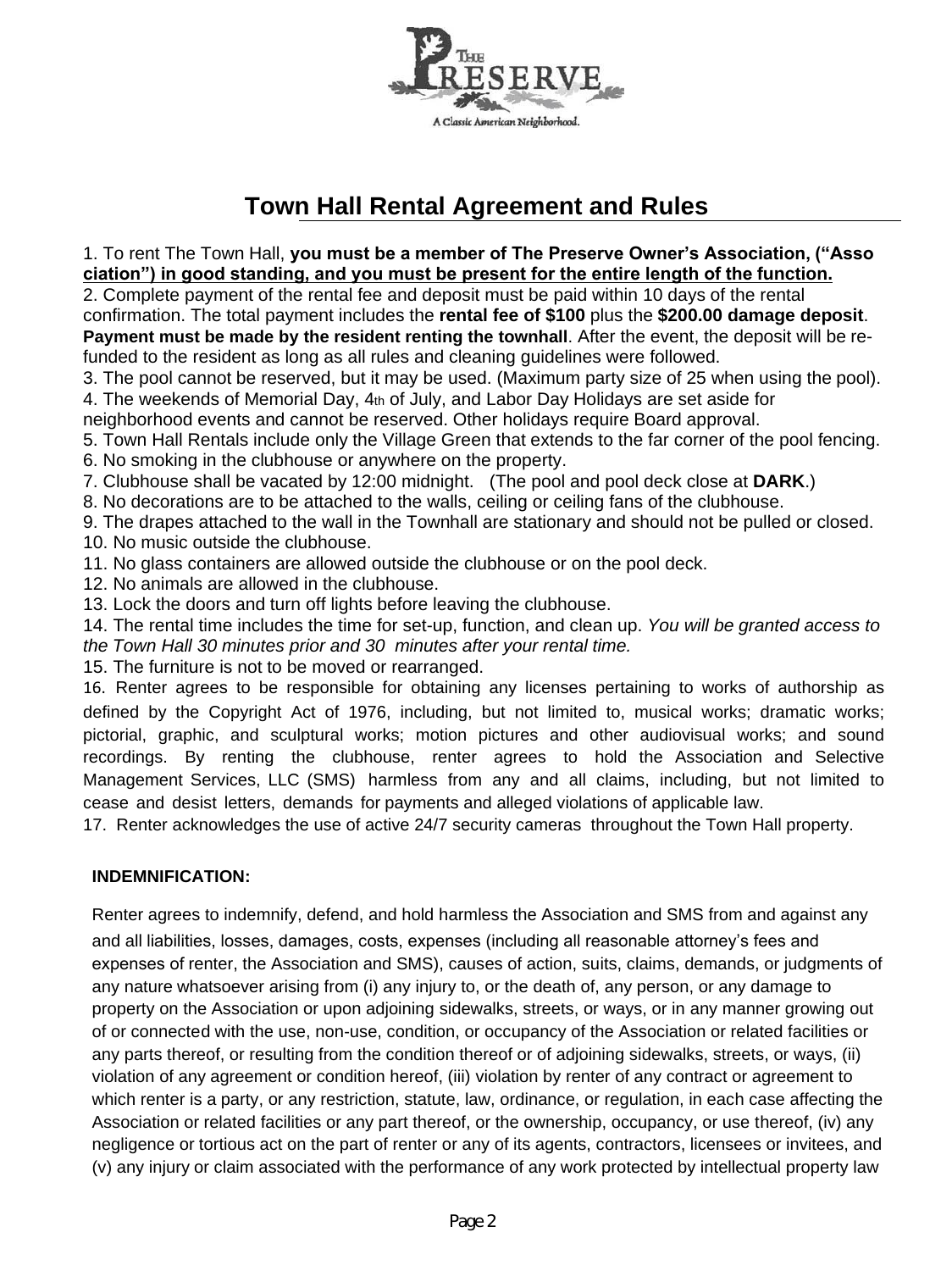or any other related cause of action. In case any action, suit, or proceeding is brought against the Association by reason of any occurrence herein described, renter will, at its own expense, defend such action, suit, or proceeding with counsel reasonable acceptable to Association. Nothing in this provision shall be interpreted as limiting renter's obligations under other provisions of this agreement, including the obligations set forth in Paragraph 16.

The following is the price schedule for rental events:

### **Members only:**

Birthday parties, seasonal parties, anniversary parties, reoccurring socials, showers, meetings, and other small event parties:

• \$100.00 for the Town Hall.

This includes the main meeting hall and gathering room. There are two rental periods to choose from:

**Period A (10 AM – 4 PM) or**

**Period B (5 PM – 11 PM).**

**If you need to rent during the 4pm to 5pm hour then you will be required to rent both Period A and Period B for \$200 rental fee.**

### **Preserve Weddings and Wedding Receptions**

Please contact Selective Management Services at **rentals@selectivemgmt.com** or **Call** our office at 205.624.3586 to make a reservation.

Preserve Weddings and Wedding Receptions

Rental fee for Association Members (\$2,500) and non-members (\$3,500).

The Preserve Wedding rental includes all day Friday, Saturday and Sunday until 4 PM.

# **A damage deposit of \$500 is required.**

The fees may be changed without notice at any time.